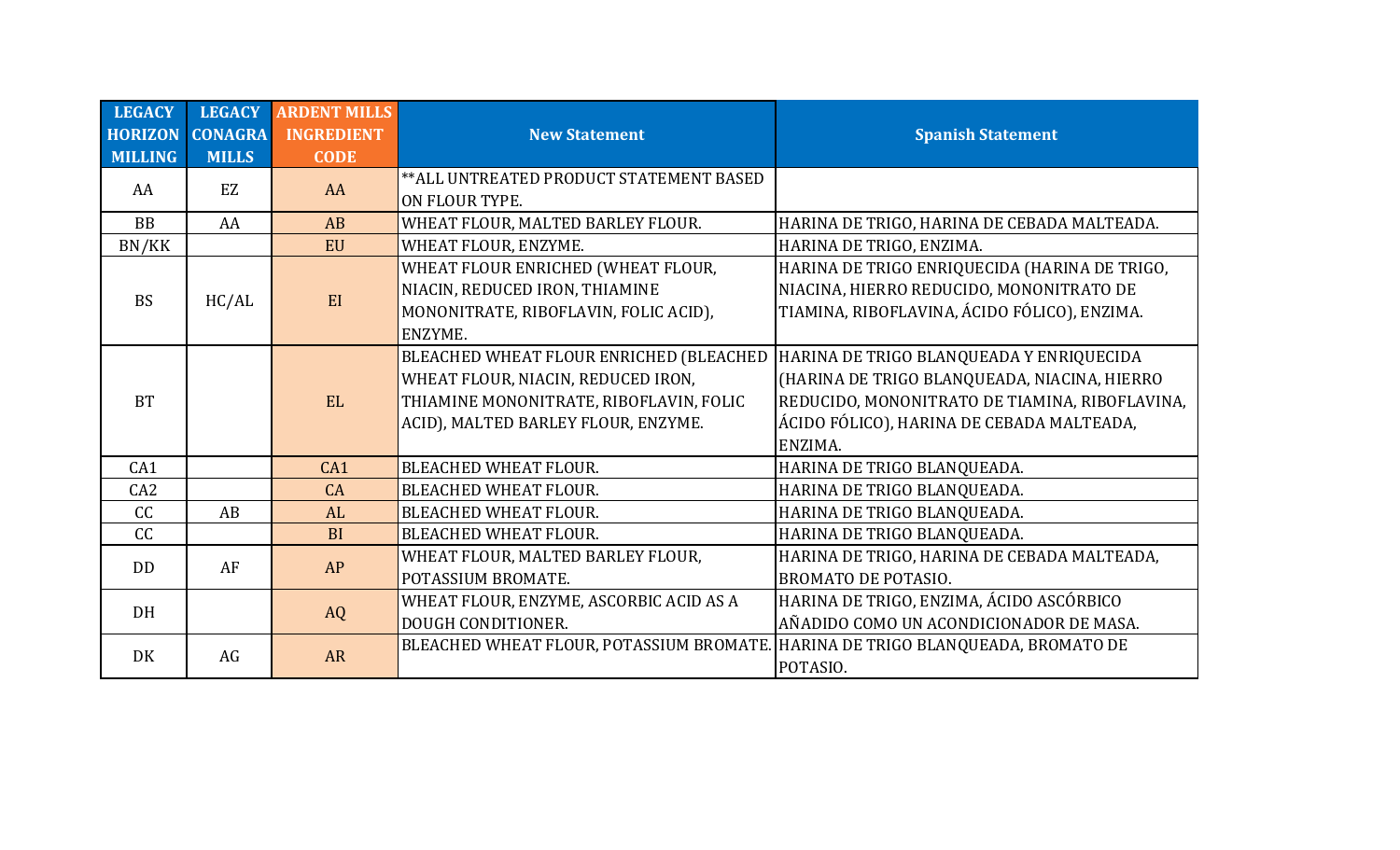|            |    |           | WHEAT FLOUR ENRICHED (WHEAT FLOUR,      | HARINA DE TRIGO ENRIQUECIDA (HARINA DE TRIGO,    |
|------------|----|-----------|-----------------------------------------|--------------------------------------------------|
| <b>DU</b>  |    |           | NIACIN, FERROUS SULFATE, THIAMINE       | NIACINA, SULFATO DE HIERRO, MONONITRATO DE       |
|            |    | EQ        | MONONITRATE, RIBOFLAVIN, FOLIC ACID),   | TIAMINA, RIBOFLAVINA, ÁCIDO FÓLICO), CEBADA      |
|            |    |           | MALTED BARLEY.                          | MALTEADA.                                        |
|            |    |           | WHEAT FLOUR ENRICHED (WHEAT FLOUR,      | HARINA DE TRIGO ENRIQUECIDA (HARINA DE TRIGO,    |
|            |    |           | NIACIN, FERROUS SULFATE, THIAMINE       | NIACINA, SULFATO DE HIERRO, MONONITRATO DE       |
| <b>DV</b>  | HA | FC        | MONONITRATE, RIBOFLAVIN, FOLIC ACID),   | TIAMINA, RIBOFLAVINA, ÁCIDO FÓLICO), CEBADA      |
|            |    |           | MALTED BARLEY, ASCORBIC ACID ADDED AS A | MALTEADA, ÁCIDO ASCÓRBICO AÑADIDO COMO UN        |
|            |    |           | DOUGH CONDITIONER.                      | <b>ACONDICIONADOR DE MASA.</b>                   |
|            |    |           | WHOLE WHEAT FLOUR BLEACHED, ASCORBIC    | HARINA DE TRIGO INTEGRAL BLANQUEADA, ÁCIDO       |
| <b>DX</b>  |    | <b>BL</b> | ACID ADDED AS A DOUGH CONDITIONER,      | ASCÓRBICO AÑADIDO COMO UN ACONDICIONADOR DE      |
|            |    |           | AZODICARBAMIDE, ENZYME.                 | MASA, AZODICARBONAMIDA, ENZIMA.                  |
|            |    |           | BLEACHED WHEAT FLOUR ENRICHED (BLEACHED | HARINA DE TRIGO BLANQUEADA Y ENRIQUECIDA         |
| <b>DY</b>  |    | <b>AX</b> | WHEAT FLOUR, NIACIN, FERROUS FUMARATE,  | (HARINA DE TRIGO BLANQUEADA, NIACINA, HIERRO DE  |
|            |    |           | THIAMINE MONONITRATE, RIBOFLAVIN, FOLIC | FUMARATO, MONONITRATO DE TIAMINA, RIBOFLAVINA,   |
|            |    |           | ACID).                                  | ÁCIDO FÓLICO).                                   |
|            |    |           | WHEAT FLOUR, AMYLASE, MALTED BARLEY     | HARINA DE TRIGO, AMILASA, HARINA DE CEBADA       |
|            |    |           | FLOUR, BENZOYL PEROXIDE, ASCORBIC ACID, | MALTEADA, PERÓXIDO DE BENZOÍLO, ÁCIDO            |
| <b>DZZ</b> |    | <b>BG</b> | AZODICARBONAMIDE, L-CYSTEINE            | ASCÓRBICO, AZODICARBONAMIDA, CLORHIDRATO DE L-   |
|            |    |           | HYDROCHLORIDE, XYLANASE, NIACIN, IRON,  | CISTEÍNA, XILANASA, NIACINA, HIERRO, MONONITRATO |
|            |    |           | THIAMINE MONONITRATE, RIBOFLAVIN, FOLIC | DE TIAMINA, RIBOFLAVINA, ÁCIDO FÓLICO.           |
|            |    |           | ACID.                                   |                                                  |
| EE         | AE |           | BLEACHED WHEAT FLOUR, MALTED BARLEY     | HARINA DE TRIGO BLANQUEADA, HARINA DE CEBADA     |
|            |    | AY        | FLOUR.                                  | MALTEADA.                                        |
| FF         | AD |           | BLEACHED WHEAT FLOUR, MALTED BARLEY     | HARINA DE TRIGO BLANQUEADA, HARINA DE CEBADA     |
|            |    | AZ        | FLOUR, POTASSIUM BROMATE.               | MALTEADA, BROMATO DE POTASIO.                    |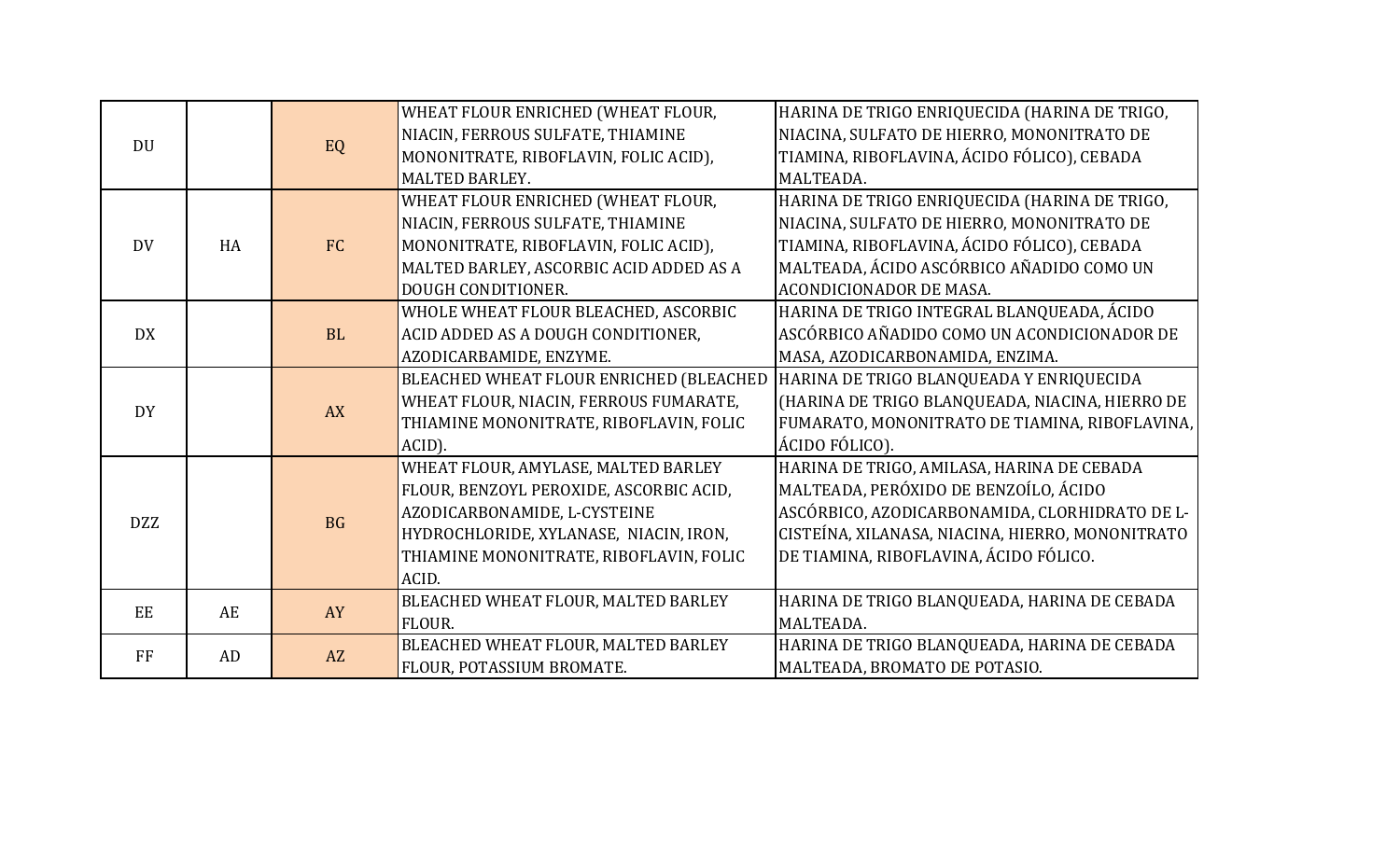|              |           |                        | BLEACHED WHEAT FLOUR ENRICHED (BLEACHED    | HARINA DE TRIGO BLANQUEADA Y ENRIQUECIDA        |
|--------------|-----------|------------------------|--------------------------------------------|-------------------------------------------------|
|              |           |                        | WHEAT FLOUR, NIACIN, REDUCED IRON,         | (HARINA DE TRIGO BLANQUEADA, NIACINA, HIERRO    |
| GC           |           | <b>BC</b>              | THIAMINE MONONITRATE, RIBOFLAVIN, FOLIC    | REDUCIDO, MONONITRATO DE TIAMINA, RIBOFLAVINA,  |
|              |           |                        | ACID), MALTED BARLEY FLOUR, ASCORBIC ACID  | ÁCIDO FÓLICO), HARINA DE CEBADA MALTEADA, ÁCIDO |
|              |           |                        | ADDED AS A DOUGH CONDITIONER,              | ASCÓRBICO AÑADIDO COMO UN ACONDICIONADOR DE     |
|              |           |                        | AZODICARBONAMIDE.                          | MASA, AZODICARBONAMIDA.                         |
|              |           |                        | WHEAT FLOUR ENRICHED (WHEAT FLOUR,         | HARINA DE TRIGO ENRIQUECIDA (HARINA DE TRIGO,   |
| HH           | AK        |                        | NIACIN, REDUCED IRON, THIAMINE             | NIACINA, HIERRO REDUCIDO, MONONITRATO DE        |
|              |           | EK                     | MONONITRATE, RIBOFLAVIN, FOLIC ACID),      | TIAMINA, RIBOFLAVINA, ÁCIDO FÓLICO), ENZIMA,    |
|              |           |                        | ENZYME, POTASSIUM BROMATE.                 | <b>BROMATO DE POTASIO.</b>                      |
| II           | AC        | AJ                     | WHEAT FLOUR, POTASSIUM BROMATE.            | HARINA DE TRIGO, BROMATO DE POTASIO.            |
|              |           |                        | WHEAT FLOUR ENRICHED (WHEAT FLOUR,         | HARINA DE TRIGO ENRIQUECIDA (HARINA DE TRIGO,   |
| $\mathbf{J}$ | EQ        | <b>RA</b>              | NIACIN, REDUCED IRON, THIAMINE             | NIACINA, HIERRO REDUCIDO, MONONITRATO DE        |
|              |           |                        | MONONITRATE, RIBOFLAVIN, FOLIC ACID).      | TIAMINA, RIBOFLAVINA, ÁCIDO FÓLICO).            |
|              |           |                        | WHEAT FLOUR ENRICHED (WHEAT FLOUR,         | HARINA DE TRIGO ENRIQUECIDA (HARINA DE TRIGO,   |
| <b>LL</b>    |           | <b>UV</b><br><b>RF</b> | NIACIN, REDUCED IRON, THIAMINE             | NIACINA, HIERRO REDUCIDO, MONONITRATO DE        |
|              |           |                        | MONONITRATE, RIBOFLAVIN, FOLIC ACID),      | TIAMINA, RIBOFLAVINA, ÁCIDO FÓLICO), BROMATO DE |
|              |           |                        | POTASSIUM BROMATE.                         | POTASIO.                                        |
|              |           |                        | WHEAT FLOUR ENRICHED (WHEAT FLOUR,         | HARINA DE TRIGO ENRIQUECIDA (HARINA DE TRIGO,   |
| <b>MM</b>    | ER        | RG                     | NIACIN, REDUCED IRON, THIAMINE             | NIACINA, HIERRO REDUCIDO, MONONITRATO DE        |
|              |           |                        | MONONITRATE, RIBOFLAVIN, FOLIC ACID),      | TIAMINA, RIBOFLAVINA, ÁCIDO FÓLICO), HARINA DE  |
|              |           |                        | MALTED BARLEY FLOUR.                       | <b>CEBADA MALTEADA.</b>                         |
|              |           |                        | SEMOLINA (WHEAT), NIACIN, FERROUS SULFATE, | SEMOLINA (TRIGO), NIACINA, SULFATO DE HIERRO,   |
| <b>NA</b>    | <b>DU</b> | FF                     | THIAMINE MONONITRATE, RIBOFLAVIN, FOLIC    | MONONITRATO DE TIAMINA, RIBOFLAVINA, ÁCIDO      |
|              |           |                        | ACID.                                      | FÓLICO.                                         |
|              |           |                        | WHEAT FLOUR, NIACIN, FERROUS SULFATE,      | HARINA DE TRIGO, NIACINA, SULFATO DE HIERRO,    |
| NB           |           | FG                     | THIAMINE MONONITRATE, RIBOFLAVIN, FOLIC    | MONONITRATO DE TIAMINA, RIBOFLAVINA, ÁCIDO      |
|              |           |                        | ACID.                                      | FÓLICO.                                         |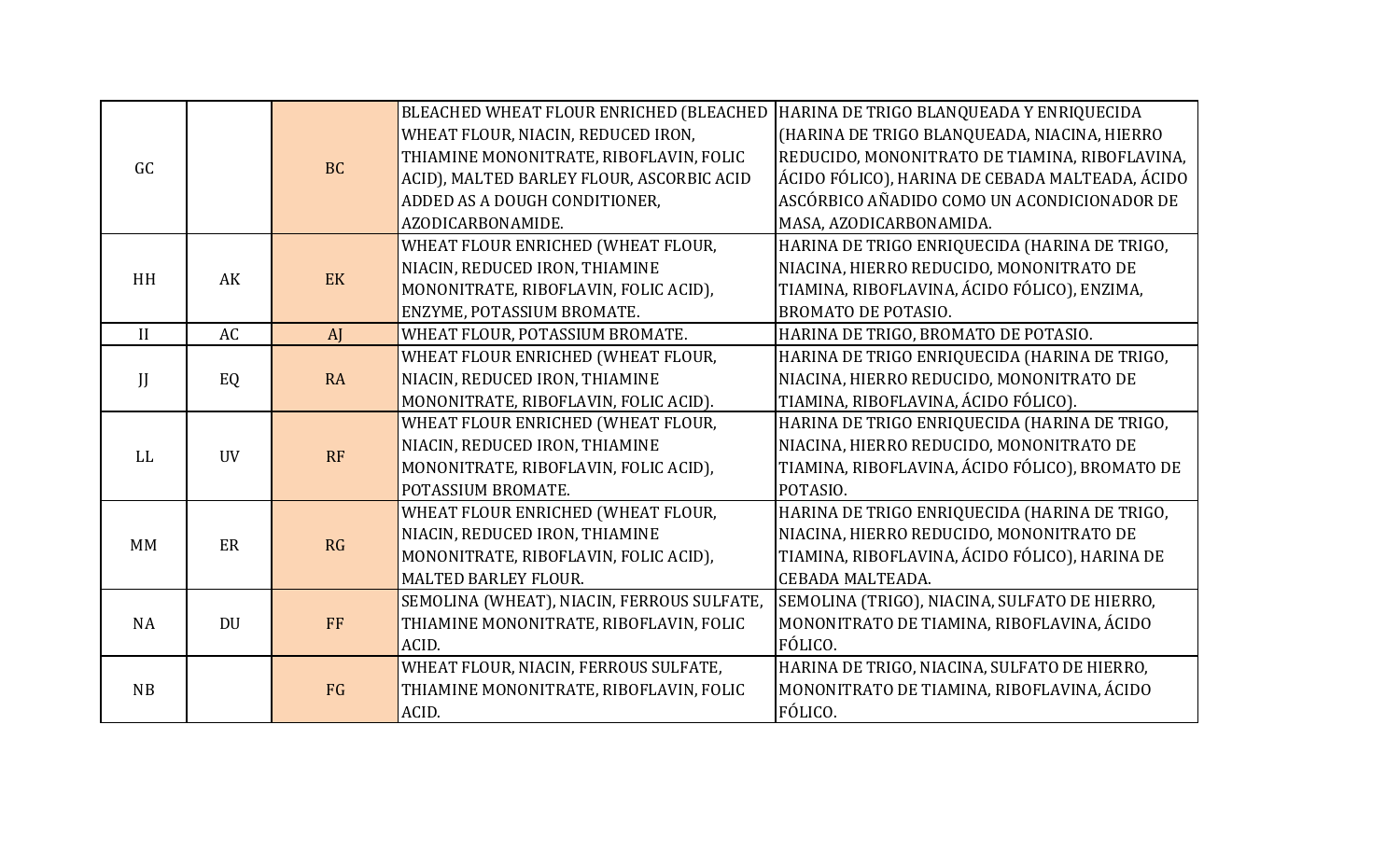|             |           |           | WHEAT FLOUR ENRICHED (WHEAT FLOUR,        | HARINA DE TRIGO ENRIQUECIDA (HARINA DE TRIGO,   |
|-------------|-----------|-----------|-------------------------------------------|-------------------------------------------------|
| <b>NN</b>   | GI        | <b>FA</b> | NIACIN, FERROUS SULFATE, THIAMINE         | NIACINA, SULFATO DE HIERRO, MONONITRATO DE      |
|             |           |           | MONONITRATE, RIBOFLAVIN, FOLIC ACID).     | TIAMINA, RIBOFLAVINA, ÁCIDO FÓLICO).            |
|             |           |           | BLEACHED WHEAT FLOUR ENRICHED (BLEACHED   | HARINA DE TRIGO BLANQUEADA Y ENRIQUECIDA        |
|             |           |           | WHEAT FLOUR, NIACIN, REDUCED IRON,        | (HARINA DE TRIGO BLANQUEADA, NIACINA, HIERRO    |
| <b>NONE</b> | HB        | GA        | THIAMINE MONONITRATE, RIBOFLAVIN, FOLIC   | REDUCIDO, MONONITRATO DE TIAMINA, RIBOFLAVINA,  |
|             |           |           | ACID), ENZYME, ASCORBIC ACID AS A DOUGH   | ÁCIDO FÓLICO), ENZIMA, ÁCIDO ASCÓRBICO AÑADIDO  |
|             |           |           | CONDITIONER, CALCIUM PEROXIDE, WHEAT      | COMO UN ACONDICIONADOR DE MASA, PERÓXIDO DE     |
|             |           |           | STARCH, TRI-CALCIUM PHOSPHATE.            | CALCIO, ALMIDÓN DE TRIGO, FOSFATO TRICÁLCICO.   |
|             |           |           | BLEACHED WHEAT FLOUR ENRICHED (BLEACHED   | HARINA DE TRIGO BLANQUEADA Y ENRIQUECIDA        |
|             |           |           | WHEAT FLOUR, NIACIN, REDUCED IRON,        | (HARINA DE TRIGO BLANQUEADA, NIACINA, HIERRO    |
| PP          | <b>UB</b> |           | THIAMINE MONONITRATE, RIBOFLAVIN, FOLIC   | REDUCIDO, MONONITRATO DE TIAMINA, RIBOFLAVINA,  |
|             |           | <b>RJ</b> | ACID), MALTED BARLEY FLOUR, ASCORBIC ACID | ÁCIDO FÓLICO), HARINA DE CEBADA MALTEADA, ÁCIDO |
|             |           |           | ADDED AS A DOUGH CONDITIONER.             | ASCÓRBICO AÑADIDO COMO UN ACONDICIONADOR DE     |
|             |           |           |                                           | MASA.                                           |
|             |           |           | BLEACHED WHEAT FLOUR ENRICHED (BLEACHED   | HARINA DE TRIGO BLANQUEADA Y ENRIQUECIDA        |
|             |           |           | WHEAT FLOUR, NIACIN, REDUCED IRON,        | (HARINA DE TRIGO BLANQUEADA, NIACINA, HIERRO    |
| QQ          | DF/FD     | <b>RK</b> | THIAMINE MONONITRATE, RIBOFLAVIN, FOLIC   | REDUCIDO, MONONITRATO DE TIAMINA, RIBOFLAVINA,  |
|             |           |           | ACID), MALTED BARLEY FLOUR, POTASSIUM     | ÁCIDO FÓLICO), HARINA DE CEBADA MALTEADA,       |
|             |           |           | <b>BROMATE.</b>                           | <b>BROMATO DE POTASIO.</b>                      |
|             |           |           | WHEAT FLOUR ENRICHED (WHEAT FLOUR,        | HARINA DE TRIGO ENRIQUECIDA (HARINA DE TRIGO,   |
|             |           |           | NIACIN, REDUCED IRON, THIAMINE            | NIACINA, HIERRO REDUCIDO, MONONITRATO DE        |
| <b>SA</b>   | <b>FK</b> | RB        | MONONITRATE, RIBOFLAVIN, FOLIC ACID),     | TIAMINA, RIBOFLAVINA, ÁCIDO FÓLICO), ÁCIDO      |
|             |           |           | ASCORBIC ACID AS A DOUGH CONDITIONER.     | ASCÓRBICO AÑADIDO COMO UN ACONDICIONADOR DE     |
|             |           |           |                                           | MASA.                                           |
|             |           |           | BLEACHED WHEAT FLOUR ENRICHED (BLEACHED   | HARINA DE TRIGO BLANQUEADA Y ENRIQUECIDA        |
| SS          |           | RC        | WHEAT FLOUR, NIACIN, REDUCED IRON,        | (HARINA DE TRIGO BLANQUEADA, NIACINA, HIERRO    |
|             | DC/ES     |           | THIAMINE MONONITRATE, RIBOFLAVIN, FOLIC   | REDUCIDO, MONONITRATO DE TIAMINA, RIBOFLAVINA,  |
|             |           |           | ACID).                                    | ÁCIDO FÓLICO).                                  |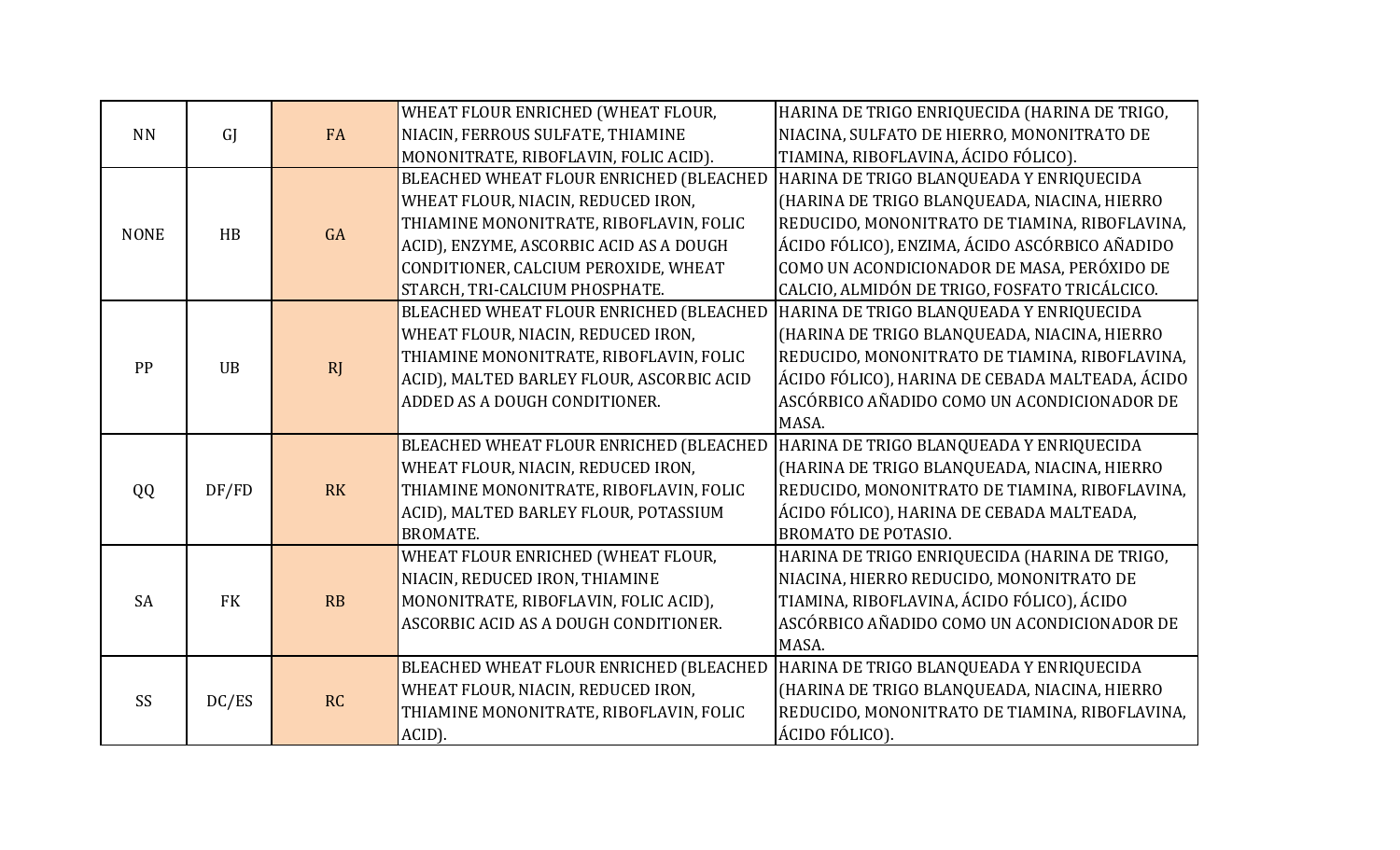|                 |  |                 | BLEACHED WHEAT FLOUR ENRICHED (BLEACHED | HARINA DE TRIGO BLANQUEADA Y ENRIQUECIDA        |
|-----------------|--|-----------------|-----------------------------------------|-------------------------------------------------|
| SS <sub>1</sub> |  |                 | WHEAT FLOUR, NIACIN, REDUCED IRON,      | (HARINA DE TRIGO BLANQUEADA, NIACINA, HIERRO    |
|                 |  | RC              | THIAMINE MONONITRATE, RIBOFLAVIN, FOLIC | REDUCIDO, MONONITRATO DE TIAMINA, RIBOFLAVINA,  |
|                 |  |                 | ACID).                                  | ÁCIDO FÓLICO).                                  |
|                 |  |                 | BLEACHED WHEAT FLOUR ENRICHED (BLEACHED | HARINA DE TRIGO BLANQUEADA Y ENRIQUECIDA        |
| SS <sub>2</sub> |  | RC <sub>2</sub> | WHEAT FLOUR, NIACIN, REDUCED IRON,      | (HARINA DE TRIGO BLANQUEADA, NIACINA, HIERRO    |
|                 |  |                 | THIAMINE MONONITRATE, RIBOFLAVIN, FOLIC | REDUCIDO, MONONITRATO DE TIAMINA, RIBOFLAVINA,  |
|                 |  |                 | ACID).                                  | ÁCIDO FÓLICO).                                  |
|                 |  |                 | BLEACHED WHEAT FLOUR ENRICHED (BLEACHED | HARINA DE TRIGO BLANQUEADA Y ENRIQUECIDA        |
| SS <sub>3</sub> |  | RC <sub>3</sub> | WHEAT FLOUR, NIACIN, REDUCED IRON,      | (HARINA DE TRIGO BLANQUEADA, NIACINA, HIERRO    |
|                 |  |                 | THIAMINE MONONITRATE, RIBOFLAVIN, FOLIC | REDUCIDO, MONONITRATO DE TIAMINA, RIBOFLAVINA,  |
|                 |  |                 | ACID).                                  | ÁCIDO FÓLICO).                                  |
|                 |  |                 | WHEAT FLOUR ENRICHED (WHEAT FLOUR,      | HARINA DE TRIGO ENRIQUECIDA (HARINA DE TRIGO,   |
| <b>TA</b>       |  | ER              | NIACIN, FERROUS SULFATE, THIAMINE       | NIACINA, SULFATO DE HIERRO, MONONITRATO DE      |
|                 |  |                 | MONONITRATE, RIBOFLAVIN, FOLIC ACID),   | TIAMINA, RIBOFLAVINA, ÁCIDO FÓLICO), ENZIMA.    |
|                 |  |                 | ENZYME.                                 |                                                 |
|                 |  |                 | BLEACHED WHEAT FLOUR ENRICHED (BLEACHED | HARINA DE TRIGO BLANQUEADA Y ENRIQUECIDA        |
| <b>TT</b>       |  | ES              | WHEAT FLOUR, NIACIN, FERROUS SULFATE,   | (HARINA DE TRIGO BLANQUEADA, NIACINA, SULFATO   |
|                 |  |                 | THIAMINE MONONITRATE, RIBOFLAVIN, FOLIC | DE HIERRO, MONONITRATO DE TIAMINA, RIBOFLAVINA, |
|                 |  |                 | ACID), ENZYME.                          | ÁCIDO FÓLICO), ENZIMA.                          |
|                 |  |                 | BLEACHED WHEAT FLOUR ENRICHED (BLEACHED | HARINA DE TRIGO BLANQUEADA Y ENRIQUECIDA        |
| <b>UB</b>       |  | CB              | WHEAT FLOUR, NIACIN, REDUCED IRON,      | (HARINA DE TRIGO BLANQUEADA, NIACINA, HIERRO    |
|                 |  |                 | THIAMINE MONONITRATE, RIBOFLAVIN, FOLIC | REDUCIDO, MONONITRATO DE TIAMINA, RIBOFLAVINA,  |
|                 |  |                 | ACID).                                  | ÁCIDO FÓLICO).                                  |
|                 |  |                 | BLEACHED WHEAT FLOUR ENRICHED (BLEACHED | HARINA DE TRIGO BLANQUEADA Y ENRIQUECIDA        |
|                 |  |                 | WHEAT FLOUR, NIACIN, REDUCED IRON,      | (HARINA DE TRIGO BLANQUEADA, NIACINA, HIERRO    |
| <b>UD</b>       |  | <b>EM</b>       | THIAMINE MONONITRATE, RIBOFLAVIN, FOLIC | REDUCIDO, MONONITRATO DE TIAMINA, RIBOFLAVINA,  |
|                 |  |                 | ACID), MALTED BARLEY FLOUR, ENZYME,     | ÁCIDO FÓLICO), HARINA DE CEBADA MALTEADA,       |
|                 |  |                 | POTASSIUM BROMATE.                      | ENZIMA, BROMATO DE POTASIO.                     |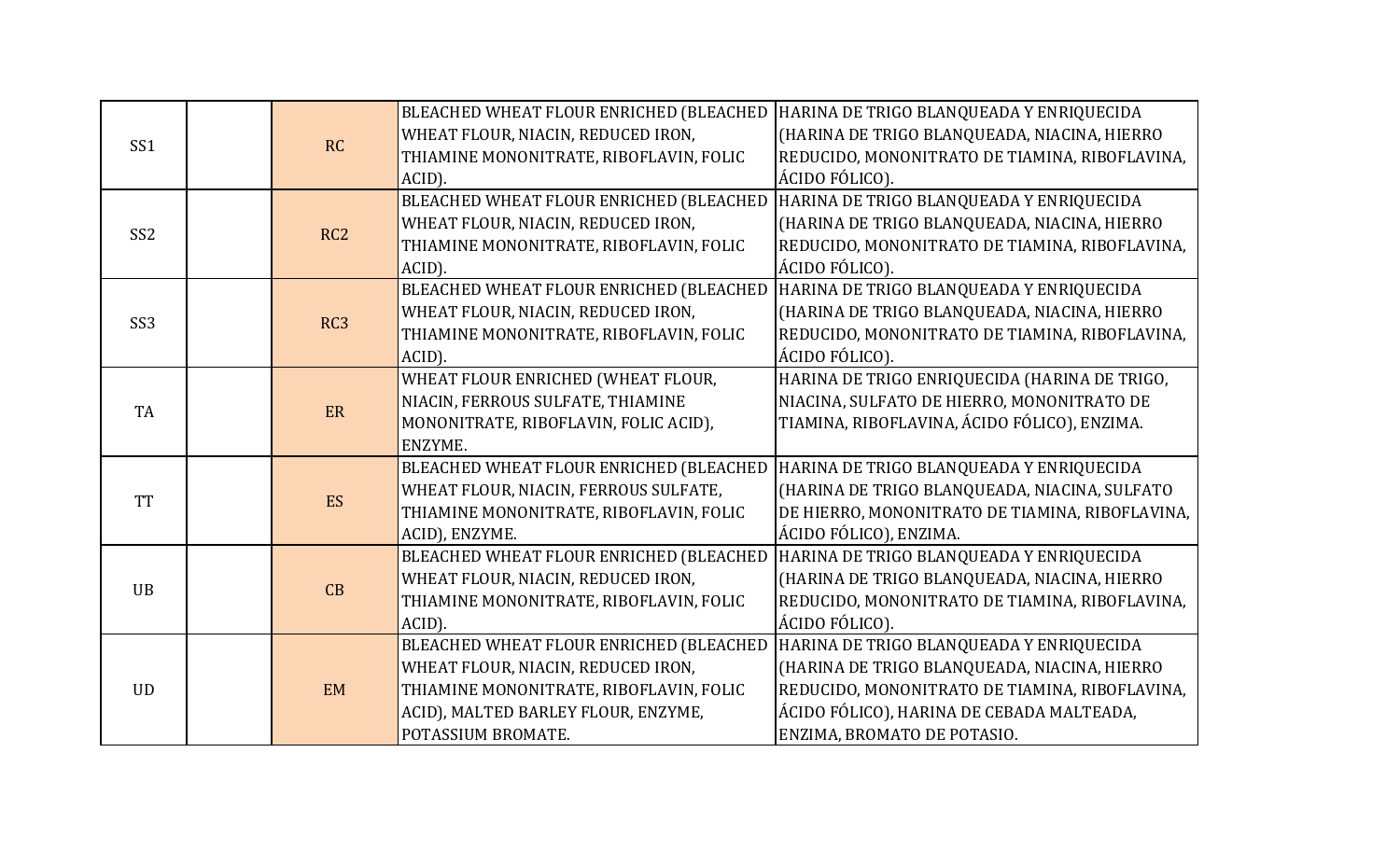|           |           |           | BLEACHED WHEAT FLOUR ENRICHED (BLEACHED | HARINA DE TRIGO BLANQUEADA Y ENRIQUECIDA                                                          |
|-----------|-----------|-----------|-----------------------------------------|---------------------------------------------------------------------------------------------------|
| <b>UE</b> |           | CD        | WHEAT FLOUR, NIACIN, REDUCED IRON,      | (HARINA DE TRIGO BLANQUEADA, NIACINA, HIERRO                                                      |
|           |           |           | THIAMINE MONONITRATE, RIBOFLAVIN, FOLIC | REDUCIDO, MONONITRATO DE TIAMINA, RIBOFLAVINA,                                                    |
|           |           |           | ACID).                                  | ÁCIDO FÓLICO).                                                                                    |
|           |           |           | WHEAT FLOUR ENRICHED (WHEAT FLOUR,      | HARINA DE TRIGO ENRIQUECIDA (HARINA DE TRIGO,                                                     |
| UF        |           | EN        | NIACIN, FERROUS SULFATE, THIAMINE       | NIACINA, SULFATO DE HIERRO, MONONITRATO DE                                                        |
|           |           |           | MONONITRATE, RIBOFLAVIN, FOLIC ACID),   | TIAMINA, RIBOFLAVINA, ÁCIDO FÓLICO), ENZIMA.                                                      |
|           |           |           | ENZYME.                                 |                                                                                                   |
|           |           |           | BLEACHED WHEAT FLOUR ENRICHED (BLEACHED | HARINA DE TRIGO BLANQUEADA Y ENRIQUECIDA                                                          |
|           |           |           | WHEAT FLOUR, NIACIN, FERROUS SULFATE,   | (HARINA DE TRIGO BLANQUEADA, NIACINA, SULFATO                                                     |
| <b>UG</b> |           | <b>BB</b> | THIAMINE MONONITRATE, RIBOFLAVIN, FOLIC | DE HIERRO, MONONITRATO DE TIAMINA, RIBOFLAVINA,                                                   |
|           |           |           | ACID), POTASSIUM BROMATE, ENZYME,       | ÁCIDO FÓLICO), BROMATO DE POTASIO, ENZIMA,                                                        |
|           |           |           | AZODICARBONAMIDE.                       | AZODICARBONAMIDA.                                                                                 |
|           |           |           | BLEACHED WHEAT FLOUR ENRICHED (BLEACHED | HARINA DE TRIGO BLANQUEADA Y ENRIQUECIDA                                                          |
|           |           |           |                                         |                                                                                                   |
|           |           |           | WHEAT FLOUR, NIACIN, FERROUS SULFATE,   | (HARINA DE TRIGO BLANQUEADA, NIACINA, SULFATO                                                     |
| <b>UH</b> |           | EP        | THIAMINE MONONITRATE, RIBOFLAVIN, FOLIC |                                                                                                   |
|           |           |           | ACID), POTASSIUM BROMATE, ENZYME.       | ÁCIDO FÓLICO), BROMATO DE POTASIO, ENZIMA.                                                        |
|           |           |           | WHEAT FLOUR ENRICHED (WHEAT FLOUR,      | HARINA DE TRIGO ENRIQUECIDA (HARINA DE TRIGO,                                                     |
|           |           |           | NIACIN, REDUCED IRON, THIAMINE          | NIACINA, HIERRO REDUCIDO, MONONITRATO DE                                                          |
| UI        |           | EA        | MONONITRATE, RIBOFLAVIN, FOLIC ACID),   | TIAMINA, RIBOFLAVINA, ÁCIDO FÓLICO), ENZIMA.                                                      |
|           |           |           | ENZYME.                                 |                                                                                                   |
|           |           |           | BLEACHED WHEAT FLOUR ENRICHED (BLEACHED | HARINA DE TRIGO BLANQUEADA Y ENRIQUECIDA                                                          |
|           |           |           | WHEAT FLOUR, NIACIN, REDUCED IRON,      | (HARINA DE TRIGO BLANQUEADA, NIACINA, HIERRO                                                      |
| U         | <b>UQ</b> | <b>GE</b> | THIAMINE MONONITRATE, RIBOFLAVIN, FOLIC | DE HIERRO, MONONITRATO DE TIAMINA, RIBOFLAVINA,<br>REDUCIDO, MONONITRATO DE TIAMINA, RIBOFLAVINA, |
|           |           |           | ACID), MALTED BARLEY FLOUR, POTASSIUM   | ÁCIDO FÓLICO), HARINA DE CEBADA MALTEADA,                                                         |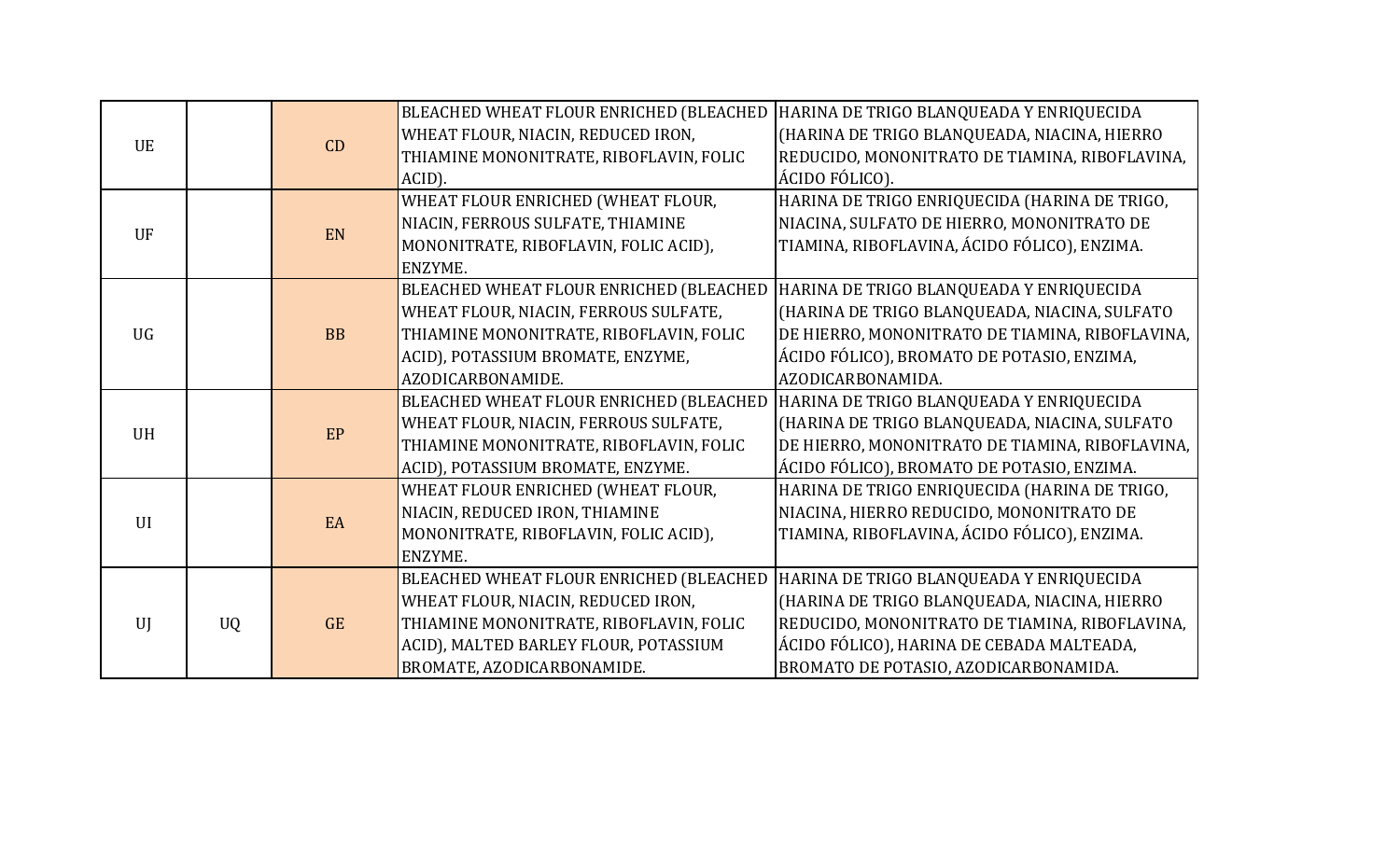|                |                |           | BLEACHED WHEAT FLOUR ENRICHED (BLEACHED | HARINA DE TRIGO BLANQUEADA Y ENRIQUECIDA        |
|----------------|----------------|-----------|-----------------------------------------|-------------------------------------------------|
|                |                |           | WHEAT FLOUR, NIACIN, REDUCED IRON,      | (HARINA DE TRIGO BLANQUEADA, NIACINA, HIERRO    |
| UI             | <b>US</b>      | <b>GE</b> | THIAMINE MONONITRATE, RIBOFLAVIN, FOLIC | REDUCIDO, MONONITRATO DE TIAMINA, RIBOFLAVINA,  |
|                |                |           | ACID), MALTED BARLEY FLOUR, POTASSIUM   | ÁCIDO FÓLICO), HARINA DE CEBADA MALTEADA,       |
|                |                |           | BROMATE, AZODICARBONAMIDE.              | BROMATO DE POTASIO, AZODICARBONAMIDA.           |
|                |                |           | BLEACHED WHEAT FLOUR ENRICHED (BLEACHED | HARINA DE TRIGO BLANQUEADA Y ENRIQUECIDA        |
|                |                |           | WHEAT FLOUR, NIACIN, REDUCED IRON,      | (HARINA DE TRIGO BLANQUEADA, NIACINA, HIERRO    |
| <b>UK</b>      | <b>BC</b>      | GC        | THIAMINE MONONITRATE, RIBOFLAVIN, FOLIC | REDUCIDO, MONONITRATO DE TIAMINA, RIBOFLAVINA,  |
|                |                |           | ACID), MALTED BARLEY FLOUR,             | ÁCIDO FÓLICO), HARINA DE CEBADA MALTEADA,       |
|                |                |           | AZODICARBONAMIDE.                       | AZODICARBONAMIDA.                               |
|                |                |           | BLEACHED WHEAT FLOUR ENRICHED (BLEACHED | HARINA DE TRIGO BLANQUEADA Y ENRIQUECIDA        |
|                |                |           | WHEAT FLOUR, NIACIN, REDUCED IRON,      | (HARINA DE TRIGO BLANQUEADA, NIACINA, HIERRO    |
| <b>UK</b>      | <b>UR</b>      | GC        | THIAMINE MONONITRATE, RIBOFLAVIN, FOLIC | REDUCIDO, MONONITRATO DE TIAMINA, RIBOFLAVINA,  |
|                |                |           | ACID), MALTED BARLEY FLOUR,             | ÁCIDO FÓLICO), HARINA DE CEBADA MALTEADA,       |
|                |                |           | AZODICARBONAMIDE.                       | AZODICARBONAMIDA.                               |
|                |                |           | WHEAT FLOUR ENRICHED (WHEAT FLOUR,      | HARINA DE TRIGO ENRIQUECIDA (HARINA DE TRIGO,   |
| UL             | GG             | <b>FD</b> | NIACIN, FERROUS SULFATE, THIAMINE       | NIACINA, SULFATO DE HIERRO, MONONITRATO DE      |
|                |                |           | MONONITRATE, RIBOFLAVIN, FOLIC ACID),   | TIAMINA, RIBOFLAVINA, ÁCIDO FÓLICO), CEBADA     |
|                |                |           | MALTED BARLEY.                          | MALTEADA.                                       |
|                |                |           | BLEACHED WHEAT FLOUR, MALTED BARLEY     | HARINA DE TRIGO BLANQUEADA, HARINA DE CEBADA    |
| <b>UM</b>      |                | <b>BK</b> | FLOUR, AZODICARBONAMIDE, POTASSIUM      | MALTEADA, AZODICARBONAMIDA, BROMATO DE          |
|                |                |           | <b>BROMATE.</b>                         | POTASIO.                                        |
|                |                |           | BLEACHED WHEAT FLOUR ENRICHED (BLEACHED | HARINA DE TRIGO BLANQUEADA Y ENRIQUECIDA        |
|                |                |           | WHEAT FLOUR, NIACIN, FERROUS SULFATE,   | (HARINA DE TRIGO BLANQUEADA, NIACINA, SULFATO   |
| U <sub>0</sub> | U <sub>0</sub> | GB        | THIAMINE MONONITRATE, RIBOFLAVIN, FOLIC | DE HIERRO, MONONITRATO DE TIAMINA, RIBOFLAVINA, |
|                |                |           | ACID), MALTED BARLEY FLOUR,             | ÁCIDO FÓLICO), HARINA DE CEBADA MALTEADA,       |
|                |                |           | AZODICARBONAMIDE.                       | AZODICARBONAMIDA.                               |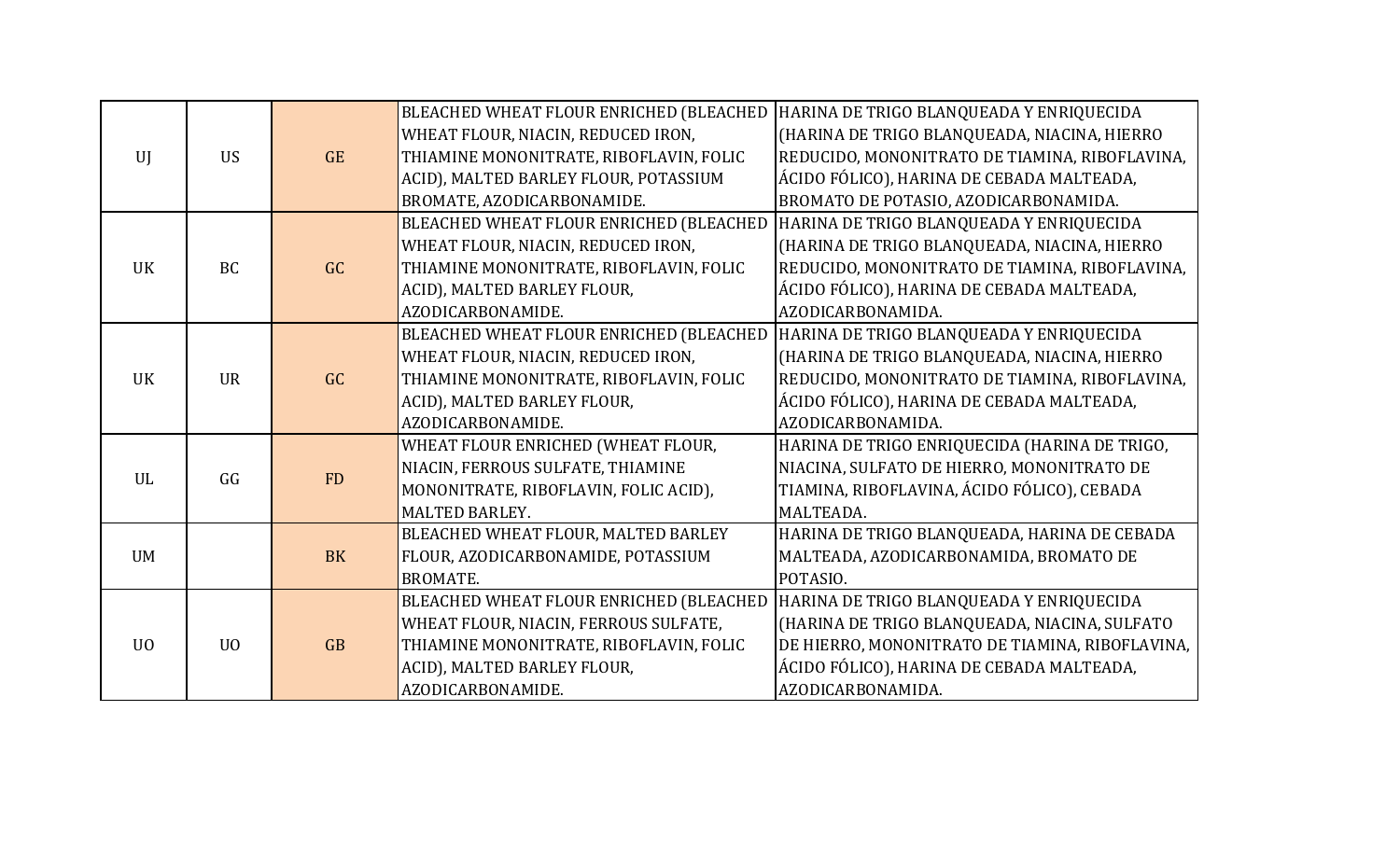|           |                        |           | BLEACHED WHEAT FLOUR ENRICHED (BLEACHED | HARINA DE TRIGO BLANQUEADA Y ENRIQUECIDA                                                |
|-----------|------------------------|-----------|-----------------------------------------|-----------------------------------------------------------------------------------------|
|           |                        |           | WHEAT FLOUR, NIACIN, REDUCED IRON,      | (HARINA DE TRIGO BLANQUEADA, NIACINA, HIERRO                                            |
|           | <b>UT</b><br><b>FB</b> | EC        | THIAMINE MONONITRATE, RIBOFLAVIN, FOLIC | REDUCIDO, MONONITRATO DE TIAMINA, RIBOFLAVINA,                                          |
|           |                        |           | ACID), ENZYME.                          | ÁCIDO FÓLICO), ENZIMA.                                                                  |
|           |                        |           | BLEACHED WHEAT FLOUR ENRICHED (BLEACHED | HARINA DE TRIGO BLANQUEADA Y ENRIQUECIDA                                                |
| <b>UU</b> | DD/ET                  | RI        | WHEAT FLOUR, NIACIN, REDUCED IRON,      | (HARINA DE TRIGO BLANQUEADA, NIACINA, HIERRO                                            |
|           |                        |           | THIAMINE MONONITRATE, RIBOFLAVIN, FOLIC | REDUCIDO, MONONITRATO DE TIAMINA, RIBOFLAVINA,                                          |
|           |                        |           | ACID), MALTED BARLEY FLOUR.             | ÁCIDO FÓLICO), HARINA DE CEBADA MALTEADA.                                               |
| <b>UW</b> |                        | CE        | <b>BLEACHED WHEAT FLOUR.</b>            | HARINA DE TRIGO BLANQUEADA.                                                             |
|           |                        |           | BLEACHED WHEAT FLOUR ENRICHED (BLEACHED | HARINA DE TRIGO BLANQUEADA Y ENRIQUECIDA                                                |
| <b>UY</b> |                        | CF        | WHEAT FLOUR, NIACIN, FERROUS SULFATE,   | (HARINA DE TRIGO BLANQUEADA, NIACINA, SULFATO                                           |
|           |                        |           | THIAMINE MONONITRATE, RIBOFLAVIN, FOLIC | DE HIERRO, MONONITRATO DE TIAMINA, RIBOFLAVINA,                                         |
|           |                        |           | ACID), ENZYME.                          | ÁCIDO FÓLICO), ENZIMA.                                                                  |
|           |                        |           |                                         | WHEAT FLOUR, MALTED BARLEY FLOUR, ASCOBIC   HARINA DE TRIGO, HARINA DE CEBADA MALTEADA, |
| <b>VA</b> | MA                     | <b>BY</b> | ACID ADDED AS A DOUGH CONDITIONER.      | ÁCIDO ASCÓRBICO AÑADIDO COMO UN                                                         |
|           |                        |           |                                         | ACONDICIONADOR DE MASA.                                                                 |
|           |                        |           | BLEACHED WHEAT FLOUR, MALTED BARLEY     | HARINA DE TRIGO BLANQUEADA, HARINA DE CEBADA                                            |
| <b>VB</b> | <b>BM</b>              | <b>BZ</b> | FLOUR, ASCORBIC ACID ADDED AS A DOUGH   | MALTEADA, ÁCIDO ASCÓRBICO AÑADIDO COMO UN                                               |
|           |                        |           | CONDITIONER.                            | <b>ACONDICIONADOR DE MASA.</b>                                                          |
|           |                        |           | BLEACHED WHEAT FLOUR ENRICHED (BLEACHED | HARINA DE TRIGO BLANQUEADA Y ENRIQUECIDA                                                |
|           |                        |           | WHEAT FLOUR, NIACIN, REDUCED IRON,      | (HARINA DE TRIGO BLANQUEADA, NIACINA, HIERRO                                            |
| <b>VC</b> |                        | RL        | THIAMINE MONONITRATE, RIBOFLAVIN, FOLIC | REDUCIDO, MONONITRATO DE TIAMINA, RIBOFLAVINA,                                          |
|           |                        |           | ACID), CALCIUM CARBONATE, MALTED BARLEY | ÁCIDO FÓLICO), CARBONATO DE CALCIO, HARINA DE                                           |
|           |                        |           | FLOUR, ASCORBIC ACID ADDED AS A DOUGH   | CEBADA MALTEADA, ÁCIDO ASCÓRBICO AÑADIDO COMO                                           |
|           |                        |           | CONDITIONER.                            | UN ACONDICIONADOR DE MASA.                                                              |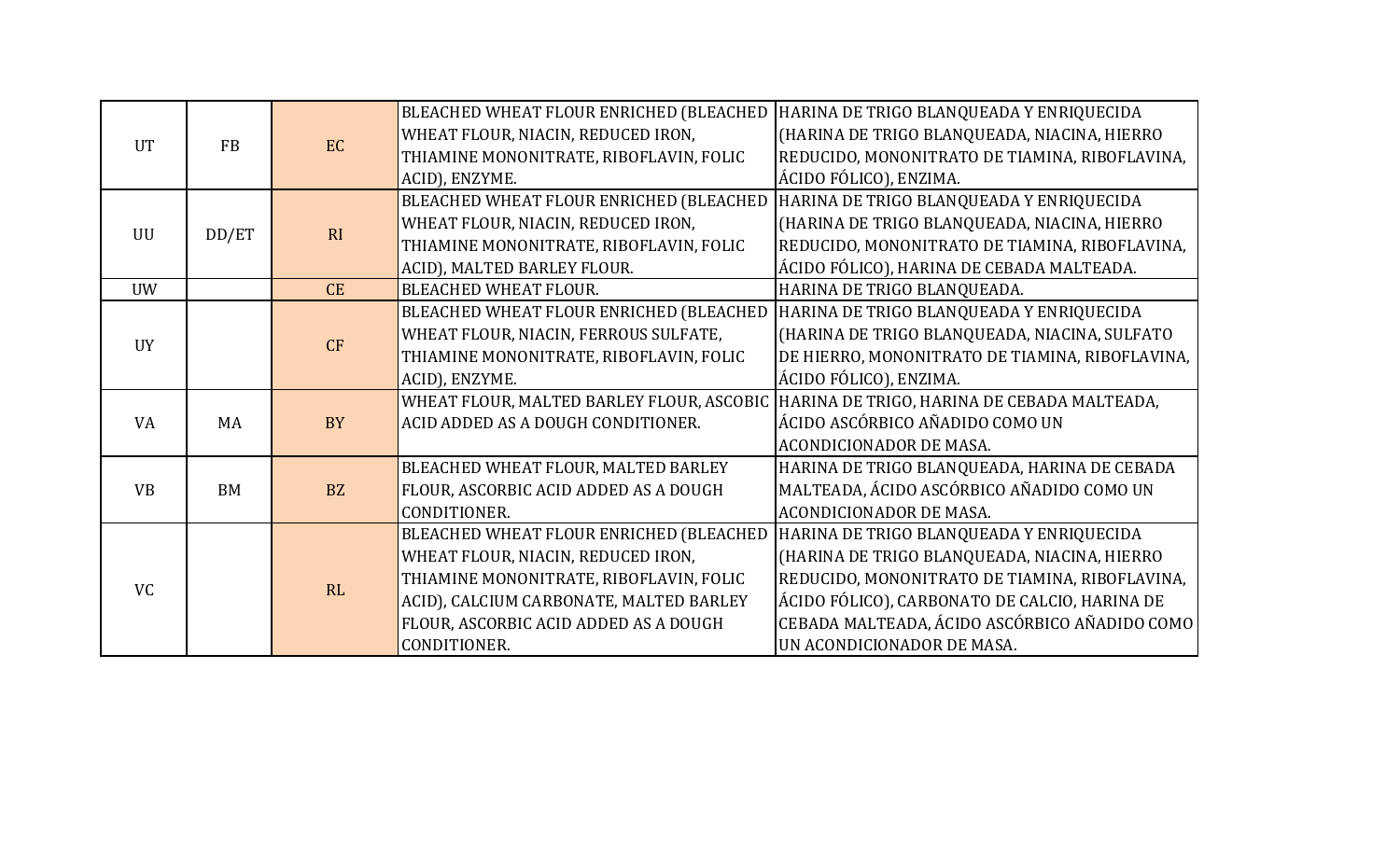|                |           |           | BLEACHED WHEAT FLOUR ENRICHED (BLEACHED   | HARINA DE TRIGO BLANQUEADA Y ENRIQUECIDA                                              |
|----------------|-----------|-----------|-------------------------------------------|---------------------------------------------------------------------------------------|
|                |           |           | WHEAT FLOUR, VITAMIN A PALMITATE, NIACIN, | (HARINA DE TRIGO BLANQUEADA, PALMITATO DE                                             |
| <b>VD</b>      |           | RP        | REDUCED IRON, THIAMINE MONONITRATE,       | VITAMINA A, NIACINA, HIERRO REDUCIDO,                                                 |
|                |           |           | RIBOFLAVIN, FOLIC ACID), MALTED BARLEY    | MONONITRATO DE TIAMINA, RIBOFLAVINA, ÁCIDO                                            |
|                |           |           | FLOUR, CALCIUM.                           | FÓLICO), HARINA DE CEBADA MALTEADA, CALCIO.                                           |
|                |           |           | BLEACHED WHEAT FLOUR ENRICHED (BLEACHED   | HARINA DE TRIGO BLANQUEADA Y ENRIQUECIDA                                              |
|                |           |           | WHEAT FLOUR, NIACIN, REDUCED IRON,        | (HARINA DE TRIGO BLANQUEADA, NIACINA, HIERRO                                          |
| <b>VE</b>      |           | <b>RM</b> | THIAMINE MONONITRATE, RIBOFLAVIN, FOLIC   | REDUCIDO, MONONITRATO DE TIAMINA, RIBOFLAVINA,                                        |
|                |           |           | ACID), CALCIUM PROPIONATE, MALTED BARLEY  | ÁCIDO FÓLICO), PROPIONATO DE CALCIO, HARINA DE                                        |
|                |           |           | FLOUR.                                    | CEBADA MALTEADA.                                                                      |
|                |           |           | BLEACHED WHEAT FLOUR ENRICHED (BLEACHED   | HARINA DE TRIGO BLANQUEADA Y ENRIQUECIDA                                              |
|                |           |           | WHEAT FLOUR, NIACIN, REDUCED IRON,        | (HARINA DE TRIGO BLANQUEADA, NIACINA, HIERRO                                          |
| VI             | <b>ST</b> | <b>SB</b> | THIAMINE MONONITRATE, RIBOFLAVIN, FOLIC   | REDUCIDO, MONONITRATO DE TIAMINA, RIBOFLAVINA,                                        |
|                |           |           | ACID), SALT, SODIUM BICARBONATE, SODIUM   | ÁCIDO FÓLICO), SAL, BICARBONATO DE SODIO, FOSFATO                                     |
|                |           |           | ALUMINUM PHOSPHATE, MONOCALCIUM           | DE SODIO Y ALUMINIO, FOSFATO DE MONOCALCIO,                                           |
|                |           |           | PHOSPHATE, MALTED BARLEY FLOUR.           | HARINA DE CEBADA MALTEADA.                                                            |
|                |           |           | WHEAT FLOUR ENRICHED (WHEAT FLOUR,        | HARINA DE TRIGO ENRIQUECIDA (HARINA DE TRIGO,                                         |
|                |           |           | NIACIN, REDUCED IRON, THIAMINE            | NIACINA, HIERRO REDUCIDO, MONONITRATO DE                                              |
| <b>VN</b>      | AM        | EJ        | MONONITRATE, RIBOFLAVIN, FOLIC ACID),     | TIAMINA, RIBOFLAVINA, ÁCIDO FÓLICO), ENZIMA                                           |
|                |           |           | FUNGAL ENZYME, ASCORBIC ACID AS A DOUGH   | FÚNGICA, ÁCIDO ASCÓRBICO AÑADIDO COMO UN                                              |
|                |           |           | CONDITIONER.                              | <b>ACONDICIONADOR DE MASA.</b>                                                        |
|                |           |           | BLEACHED WHEAT FLOUR ENRICHED (BLEACHED   | HARINA DE TRIGO BLANQUEADA Y ENRIQUECIDA                                              |
| V <sub>O</sub> | None      |           | WHEAT FLOUR, NIACIN, REDUCED IRON,        | (HARINA DE TRIGO BLANQUEADA, NIACINA, HIERRO                                          |
|                |           | CG        | THIAMINE MONONITRATE, RIBOFLAVIN, FOLIC   | REDUCIDO, MONONITRATO DE TIAMINA, RIBOFLAVINA,                                        |
|                |           |           | ACID), MALTED BARLEY FLOUR.               | ÁCIDO FÓLICO), HARINA DE CEBADA MALTEADA.                                             |
| <b>VP</b>      |           | CC        |                                           | BLEACHED WHEAT FLOUR, AZODICARBONAMIDE. HARINA DE TRIGO BLANQUEADA, AZODICARBONAMIDA. |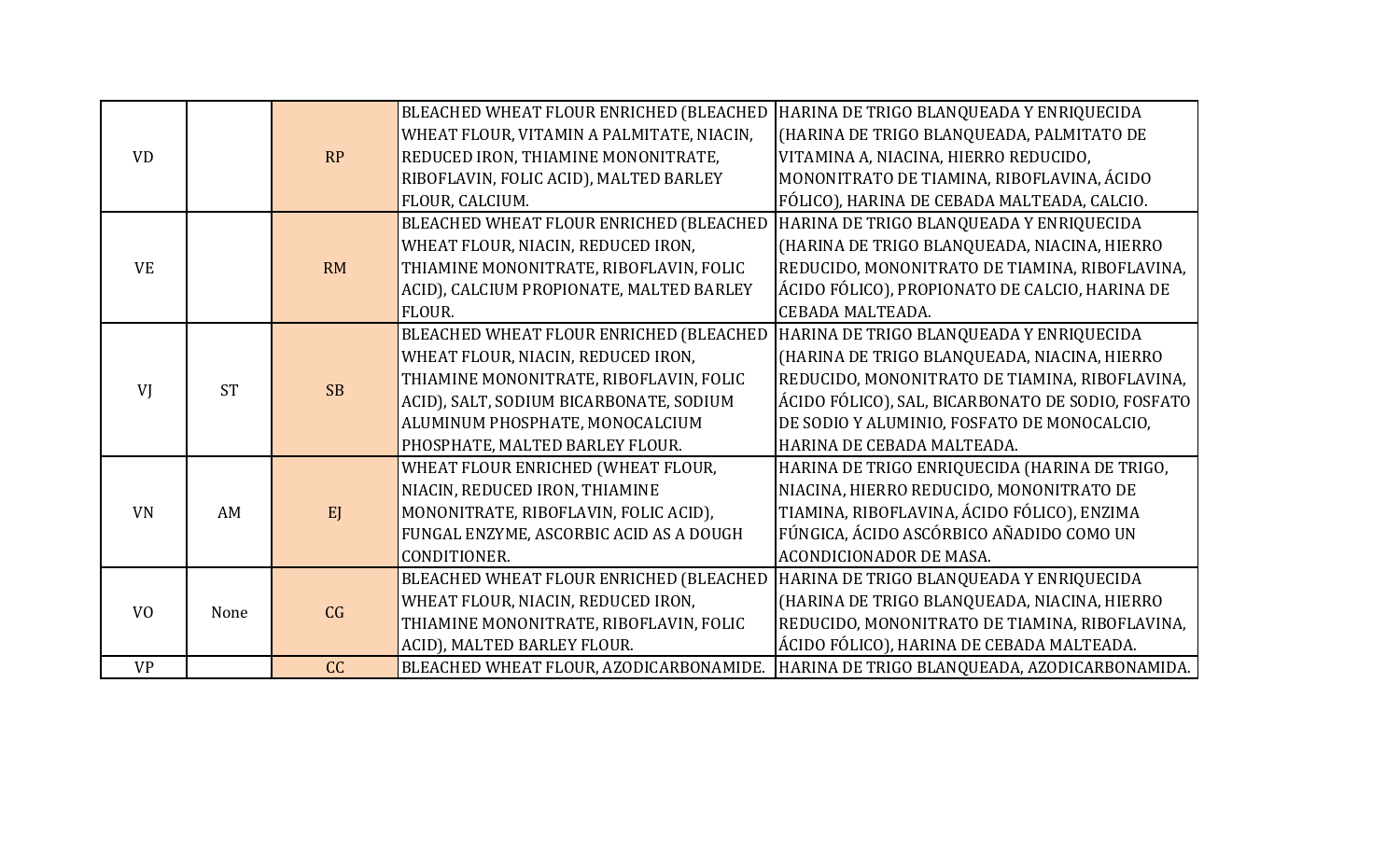|           |           |           | BLEACHED WHEAT FLOUR ENRICHED (BLEACHED     | HARINA DE TRIGO BLANQUEADA Y ENRIQUECIDA         |
|-----------|-----------|-----------|---------------------------------------------|--------------------------------------------------|
|           |           |           | WHEAT FLOUR, NIACIN, REDUCED IRON,          | (HARINA DE TRIGO BLANQUEADA, NIACINA, HIERRO     |
|           | <b>FI</b> | <b>ED</b> | THIAMINE MONONITRATE, RIBOFLAVIN, FOLIC     | REDUCIDO, MONONITRATO DE TIAMINA, RIBOFLAVINA,   |
| <b>VQ</b> |           |           | ACID), POTASSIUM BROMATE, ENZYME, ASCORBIC  | ÁCIDO FÓLICO), BROMATO DE POTASIO, ENZIMA, ÁCIDO |
|           |           |           | ACID ADDED AS A DOUGH CONDITIONER           | ASCÓRBICO AÑADIDO COMO UN ACONDICIONADOR DE      |
|           |           |           |                                             | MASA.                                            |
|           |           |           | BLEACHED WHEAT FLOUR, NIACIN, REDUCED       | HARINA DE TRIGO BLANQUEADA, NIACINA, HIERRO      |
| <b>VR</b> |           | FI        | IRON, THIAMINE MONONITRATE, RIBOFLAVIN,     | REDUCIDO, MONONITRATO DE TIAMINA, RIBOFLAVINA,   |
|           |           |           | FOLIC ACID, ZINC.                           | ÁCIDO FÓLICO, CINC.                              |
|           |           |           | BLEACHED WHEAT FLOUR ENRICHED (BLEACHED     | HARINA DE TRIGO BLANQUEADA Y ENRIQUECIDA         |
| <b>VS</b> | AI        | $\rm EF$  | WHEAT FLOUR, NIACIN, REDUCED IRON,          | (HARINA DE TRIGO BLANQUEADA, NIACINA, HIERRO     |
|           |           |           | THIAMINE MONONITRATE, RIBOFLAVIN, FOLIC     | REDUCIDO, MONONITRATO DE TIAMINA, RIBOFLAVINA,   |
|           |           |           | ACID), POTASSIUM BROMATE, ENZYME.           | ÁCIDO FÓLICO), BROMATO DE POTASIO, ENZIMA.       |
|           |           |           | WHEAT FLOUR ENRICHED (WHEAT FLOUR,          | HARINA DE TRIGO ENRIQUECIDA (HARINA DE TRIGO,    |
|           |           |           | NIACIN, REDUCED IRON, THIAMINE              | NIACINA, HIERRO REDUCIDO, MONONITRATO DE         |
| <b>VV</b> |           | <b>SD</b> | MONONITRATE, RIBOFLAVIN, FOLIC ACID), SALT, | TIAMINA, RIBOFLAVINA, ÁCIDO FÓLICO), SAL,        |
|           |           |           | SODIUM BICARBONATE, SODIUM ALUMINUM         | BICARBONATO DE SODIO, FOSFATO DE SODIO Y         |
|           |           |           | PHOSPHATE, MONOCALCIUM PHOSPHATE,           | ALUMINIO, FOSFATO DE MONOCALCIO, HARINA DE       |
|           |           |           | <b>MALTED BARLEY FLOUR</b>                  | CEBADA MALTEADA.                                 |
|           |           |           | BLEACHED WHEAT FLOUR ENRICHED (BLEACHED     | HARINA DE TRIGO BLANQUEADA Y ENRIQUECIDA         |
| <b>VW</b> | AH        | RE        | WHEAT FLOUR, NIACIN, REDUCED IRON,          | (HARINA DE TRIGO BLANQUEADA, NIACINA, HIERRO     |
|           |           |           | THIAMINE MONONITRATE, RIBOFLAVIN, FOLIC     | REDUCIDO, MONONITRATO DE TIAMINA, RIBOFLAVINA,   |
|           |           |           | ACID), POTASSIUM BROMATE.                   | ÁCIDO FÓLICO), BROMATO DE POTASIO.               |
|           |           |           | BLEACHED WHEAT FLOUR ENRICHED (BLEACHED     | HARINA DE TRIGO BLANQUEADA Y ENRIQUECIDA         |
|           |           |           | WHEAT FLOUR, NIACIN, FERROUS SULFATE,       | (HARINA DE TRIGO BLANQUEADA, NIACINA, SULFATO    |
| <b>VZ</b> |           | EO        | THIAMINE MONONITRATE, RIBOFLAVIN, FOLIC     | DE HIERRO, MONONITRATO DE TIAMINA, RIBOFLAVINA,  |
|           |           |           | ACID) ASCORBIC ACID ADDED AS A DOUGH        | ÁCIDO FÓLICO), ÁCIDO ASCÓRBICO AÑADIDO COMO UN   |
|           |           |           | CONDITIONER, ENZYME.                        | ACONDICIONADOR DE MASA, ENZIMA.                  |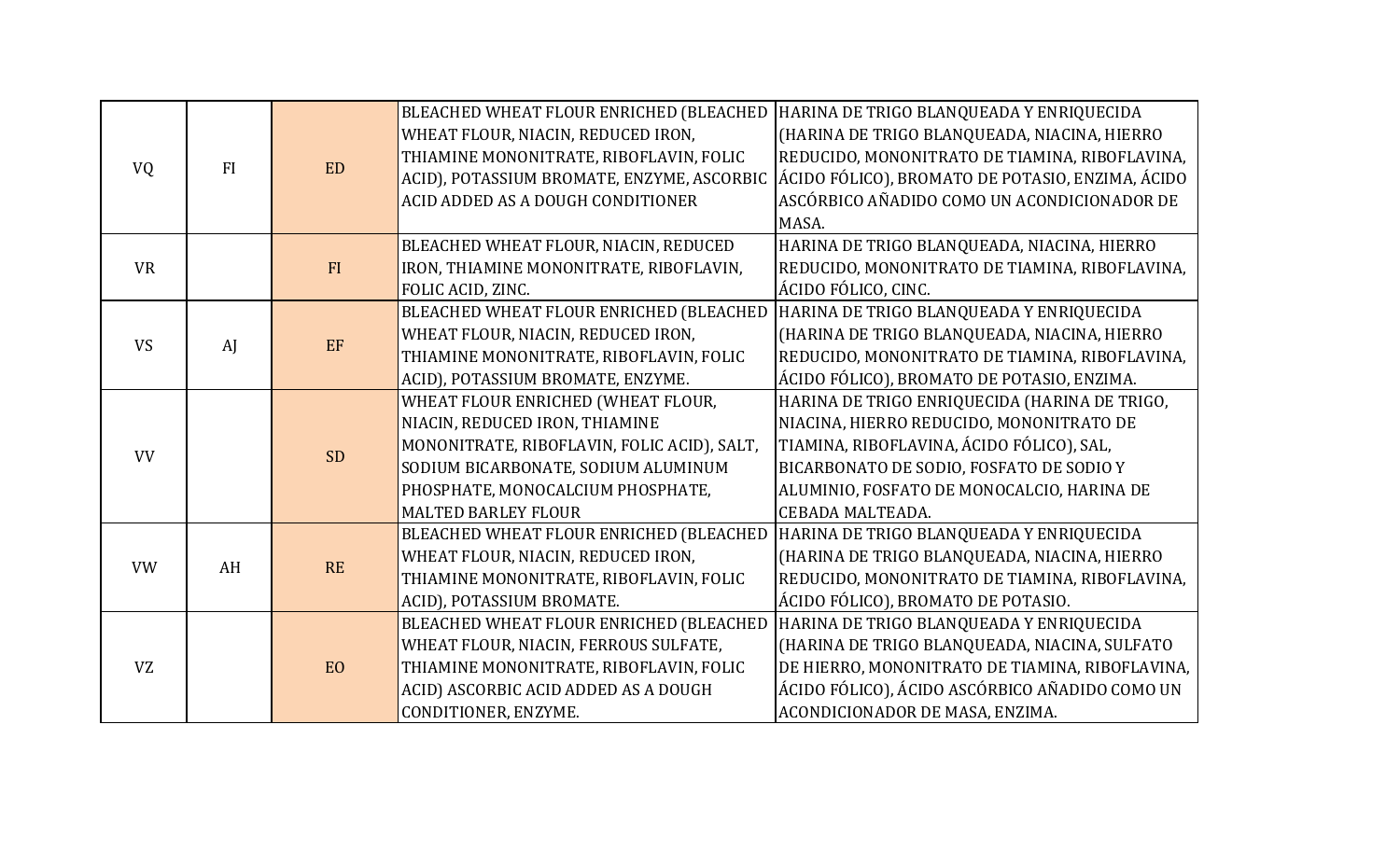|           |           |                | BLEACHED WHEAT FLOUR ENRICHED (BLEACHED   | HARINA DE TRIGO BLANQUEADA Y ENRIQUECIDA         |
|-----------|-----------|----------------|-------------------------------------------|--------------------------------------------------|
| <b>WW</b> | <b>GK</b> | <b>FE</b>      | WHEAT FLOUR, NIACIN, FERROUS SULFATE,     | (HARINA DE TRIGO BLANQUEADA, NIACINA, SULFATO    |
|           |           |                | THIAMINE MONONITRATE, RIBOFLAVIN, FOLIC   | DE HIERRO, MONONITRATO DE TIAMINA, RIBOFLAVINA,  |
|           |           |                | ACID), MALTED BARLEY FLOUR                | ÁCIDO FÓLICO), HARINA DE CEBADA MALTEADA.        |
|           |           |                | BLEACHED WHEAT FLOUR ENRICHED (BLEACHED   | HARINA DE TRIGO BLANQUEADA Y ENRIQUECIDA         |
|           |           |                | WHEAT FLOUR, NIACIN, FERROUS SULFATE,     | (HARINA DE TRIGO BLANQUEADA, NIACINA, SULFATO    |
| <b>WX</b> |           | FJ             | THIAMINE MONONITRATE, RIBOFLAVIN, FOLIC   | DE HIERRO, MONONITRATO DE TIAMINA, RIBOFLAVINA,  |
|           |           |                | ACID), MALTED BARLEY FLOUR, POTASSIUM     | ÁCIDO FÓLICO), HARINA DE CEBADA MALTEADA,        |
|           |           |                | BROMATE, ENZYME.                          | BROMATO DE POTASIO, ENZIMA.                      |
|           |           |                | WHEAT FLOUR ENRICHED (WHEAT FLOUR,        | HARINA DE TRIGO ENRIQUECIDA (HARINA DE TRIGO,    |
|           |           |                | NIACIN, REDUCED IRON, THIAMINE            | NIACINA, HIERRO REDUCIDO, MONONITRATO DE         |
| <b>XB</b> |           | R <sub>O</sub> | MONONITRATE, RIBOFLAVIN, FOLIC ACID),     | TIAMINA, RIBOFLAVINA, ÁCIDO FÓLICO), HARINA DE   |
|           |           |                | MALTED BARLEY FLOUR, ASCORBIC ACID AS A   | CEBADA MALTEADA, ÁCIDO ASCÓRBICO AÑADIDO COMO    |
|           |           |                | DOUGH CONDITIONER, ENZYME.                | UN ACONDICIONADOR DE MASA, ENZIMA.               |
|           |           |                | WHEAT FLOUR ENRICHED (WHEAT FLOUR,        | HARINA DE TRIGO ENRIQUECIDA (HARINA DE TRIGO,    |
|           |           |                | NIACIN, REDUCED IRON, THIAMINE            | NIACINA, HIERRO REDUCIDO, MONONITRATO DE         |
| XX        | EW/UE     | <b>RH</b>      | MONONITRATE, RIBOFLAVIN, FOLIC ACID),     | TIAMINA, RIBOFLAVINA, ÁCIDO FÓLICO), HARINA DE   |
|           |           |                | MALTED BARLEY FLOUR, ASCORBIC ACID AS A   | CEBADA MALTEADA, ÁCIDO ASCÓRBICO AÑADIDO COMO    |
|           |           |                | DOUGH CONDITIONER.                        | UN ACONDICIONADOR DE MASA.                       |
|           |           |                | BLEACHED WHEAT FLOUR ENRICHED (BLEACHED   | HARINA DE TRIGO BLANQUEADA Y ENRIQUECIDA         |
| YY        | <b>GI</b> | <b>FB</b>      | WHEAT FLOUR, NIACIN, FERROUS SULFATE,     | (HARINA DE TRIGO BLANQUEADA, NIACINA, SULFATO    |
|           |           |                | THIAMINE MONONITRATE, RIBOFLAVIN, FOLIC   | DE HIERRO, MONONITRATO DE TIAMINA, RIBOFLAVINA,  |
|           |           |                | ACID).                                    | ÁCIDO FÓLICO).                                   |
|           |           |                | WHEAT FLOUR, ZINC OXIDE, REDUCED IRON,    | HARINA DE TRIGO, ÓXIDO DE CINC, HIERRO REDUCIDO, |
| ZN        |           | <b>BF</b>      | NIACIN, THIAMINE MONONITRATE, RIBOFLAVIN, | NIACINA, MONONITRATO DE TIAMINA, RIBOFLAVINA,    |
|           |           |                | FOLIC ACID.                               | ÁCIDO FÓLICO.                                    |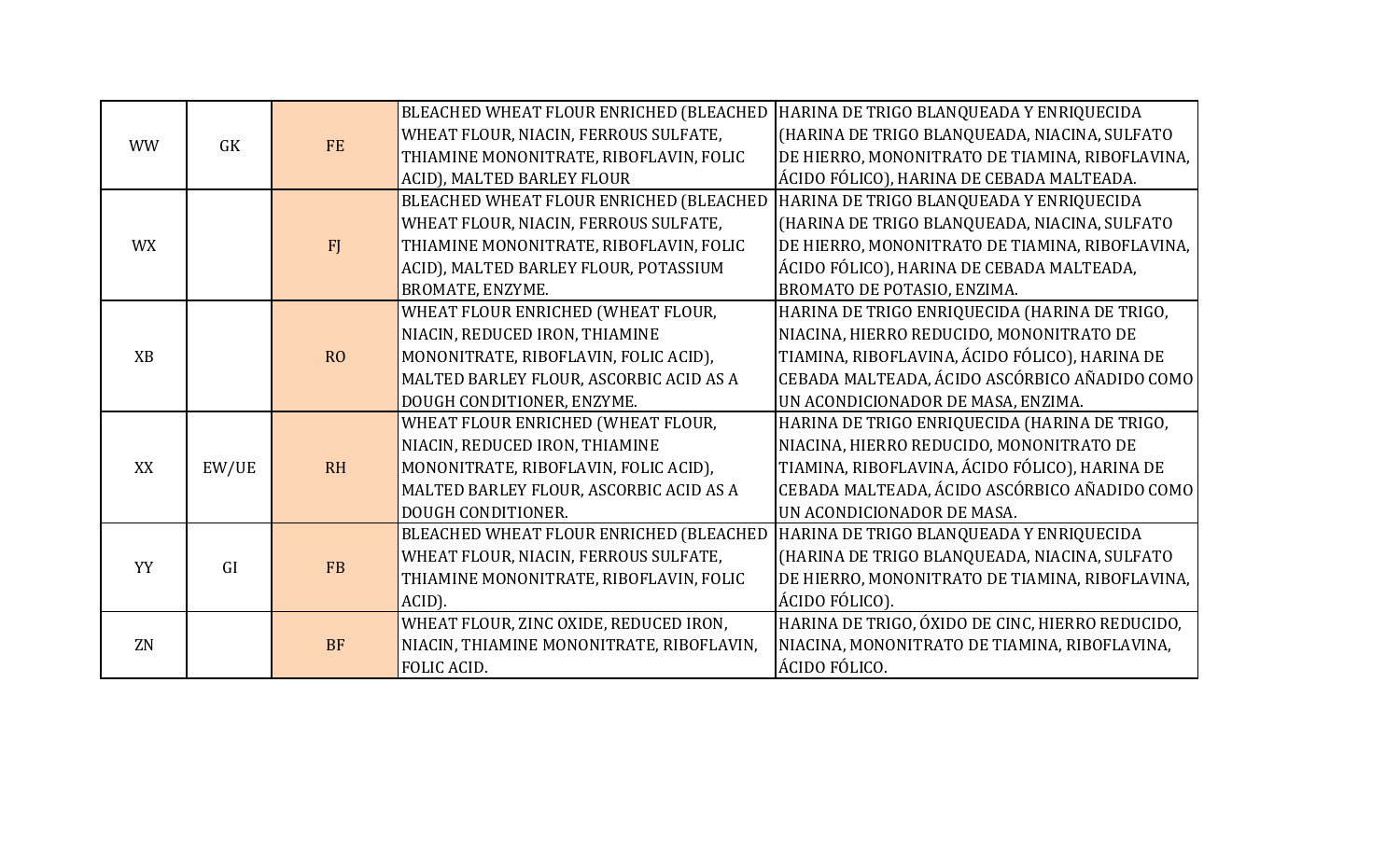|     |           |           | WHEAT FLOUR ENRICHED (WHEAT FLOUR,        | HARINA DE TRIGO ENRIQUECIDA (HARINA DE TRIGO,      |
|-----|-----------|-----------|-------------------------------------------|----------------------------------------------------|
| ZZ  | EX        | <b>RN</b> | NIACIN, REDUCED IRON, THIAMINE            | NIACINA, HIERRO REDUCIDO, MONONITRATO DE           |
|     |           |           | MONONITRATE, RIBOFLAVIN, FOLIC ACID),     | TIAMINA, RIBOFLAVINA, ÁCIDO FÓLICO), HARINA DE     |
|     |           |           | MALTED BARLEY FLOUR, POTASSIUM BROMATE.   | CEBADA MALTEADA, BROMATO DE POTASIO.               |
|     |           |           | WHEAT FLOUR, ZINC OXIDE, REDUCED IRON,    | HARINA DE TRIGO, ÓXIDO DE CINC, HIERRO REDUCIDO,   |
| ZZ9 |           | AH        | NIACIN, THIAMINE MONONITRATE, RIBOFLAVIN, | NIACINA, MONONITRATO DE TIAMINA, RIBOFLAVINA,      |
|     |           |           | FOLIC ACID.                               | ÁCIDO FÓLICO.                                      |
|     | AS        | AM        | WHEAT FLOUR, ASCORBIC ACID AS A DOUGH     | HARINA DE TRIGO, ÁCIDO ASCÓRBICO AÑADIDO COMO      |
|     |           |           | CONDITIONER.                              | UN ACONDICIONADOR DE MASA.                         |
|     | AE        | <b>BD</b> | BLEACHED WHEAT FLOUR, MALTED BARLEY       | HARINA DE TRIGO BLANQUEADA, HARINA DE CEBADA       |
|     |           |           | FLOUR.                                    | MALTEADA.                                          |
|     |           |           | WHEAT FLOUR ENRICHED (WHEAT FLOUR,        | HARINA DE TRIGO ENRIQUECIDA (HARINA DE TRIGO,      |
|     |           | <b>BE</b> | NIACIN, REDUCED IRON, THIAMINE            | NIACINA, HIERRO REDUCIDO, MONONITRATO DE           |
|     | HD        |           | MONONITRATE, RIBOFLAVIN, FOLIC ACID),     | TIAMINA, RIBOFLAVINA, ÁCIDO FÓLICO), ENZIMA.       |
|     |           |           | ENZYME.                                   |                                                    |
|     |           |           | BLEACHED WHEAT FLOUR ENRICHED (WHEAT      | HARINA DE TRIGO BLANQUEADA Y ENRIQUECIDA           |
|     | <b>FB</b> | CH        | FLOUR, NIACIN, REDUCED IRON, THIAMINE     | (HARINA DE TRIGO BLANQUEADA, NIACINA, HIERRO       |
|     |           |           | MONONITRATE, RIBOFLAVIN, FOLIC ACID),     | REDUCIDO, MONONITRATO DE TIAMINA, RIBOFLAVINA,     |
|     |           |           | ENZYME.                                   | ÁCIDO FÓLICO), ENZIMA.                             |
|     |           |           | BLEACHED WHEAT FLOUR ENRICHED (BLEACHED   | HARINA DE TRIGO BLANQUEADA Y ENRIQUECIDA           |
|     |           |           | WHEAT FLOUR, NIACIN, REDUCED IRON,        | (HARINA DE TRIGO BLANQUEADA, NIACINA, HIERRO       |
|     | GZ        | EG        | THIAMINE MONONITRATE, RIBOFLAVIN, FOLIC   | REDUCIDO, MONONITRATO DE TIAMINA, RIBOFLAVINA,     |
|     |           |           | ACID), ENZYME, ASCORBIC ACID AS A DOUGH   | ÁCIDO FÓLICO),ENZIMA, ÁCIDO ASCÓRBICO AÑADIDO      |
|     |           |           | CONDITIONER.                              | COMO UN ACONDICIONADOR DE MASA.                    |
|     |           |           | WHEAT FLOUR ENRICHED (WHEAT FLOUR,        | HARINA DE TRIGO ENRIQUECIDA (HARINA DE TRIGO,      |
|     |           |           | NIACIN, REDUCED IRON, THIAMINE            | NIACINA, HIERRO REDUCIDO, MONONITRATO DE           |
|     | GU        | EH        | MONONITRATE, RIBOFLAVIN, FOLIC ACID),     | TIAMINA, RIBOFLAVINA, ÁCIDO FÓLICO), ENZIMA, ÁCIDO |
|     |           |           | ENZYME, ASCORBIC ACID AS A DOUGH          | ASCÓRBICO AÑADIDO COMO UN ACONDICIONADOR DE        |
|     |           |           | CONDITIONER, POTASSIUM BROMATE.           | MASA, BROMATO DE POTASIO.                          |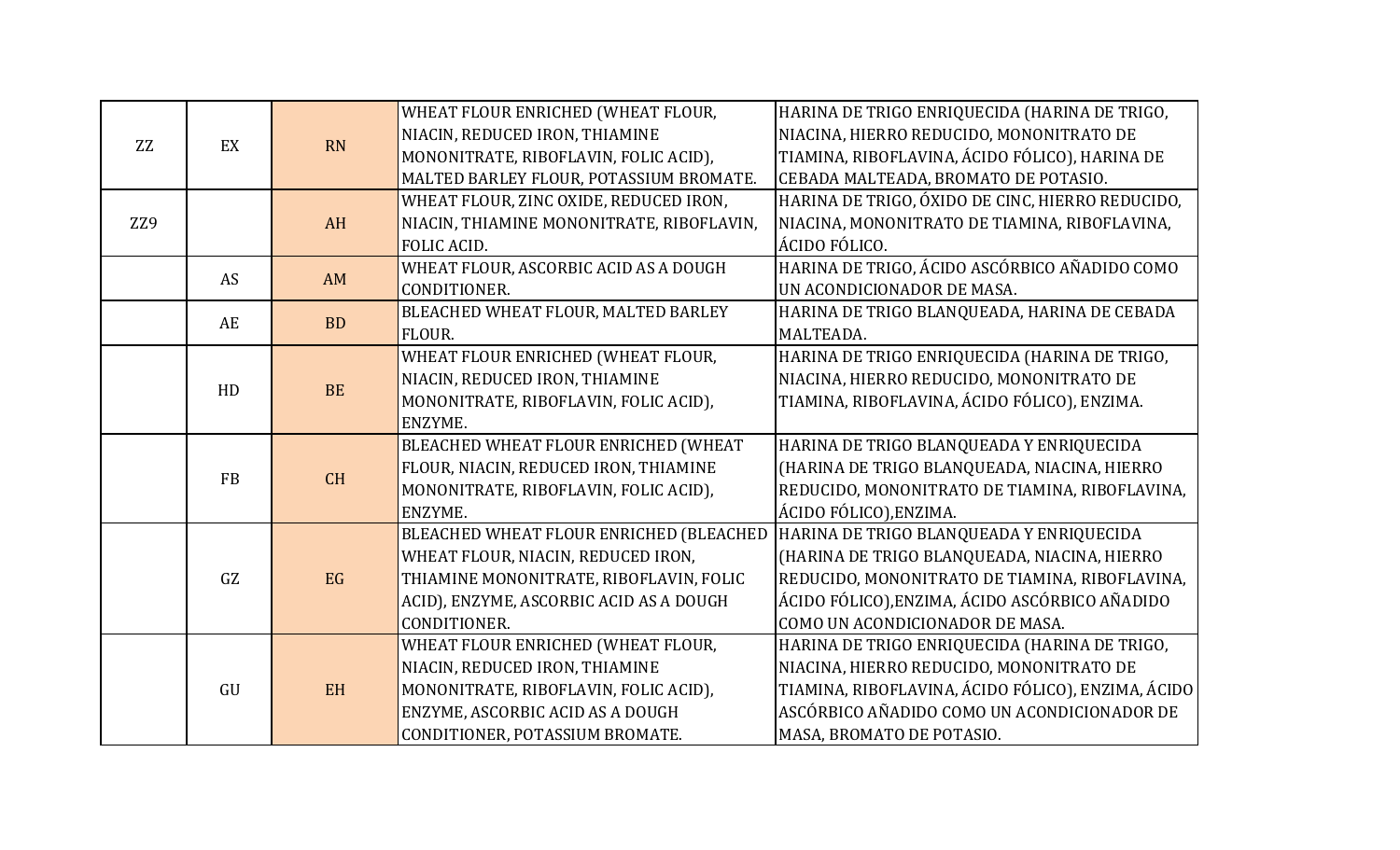|  | <b>GE</b> | ET        | WHEAT FLOUR ENRICHED (WHEAT FLOUR,           | HARINA DE TRIGO ENRIQUECIDA (HARINA DE TRIGO,  |
|--|-----------|-----------|----------------------------------------------|------------------------------------------------|
|  |           |           | NIACIN, FERROUS SULFATE, THIAMINE            | NIACINA, SULFATO DE HIERRO, MONONITRATO DE     |
|  |           |           | MONONITRATE, RIBOFLAVIN, FOLIC ACID),        | TIAMINA, RIBOFLAVINA, ÁCIDO FÓLICO), CEBADA    |
|  |           |           | MALTED BARLEY, ASCORBIC ACID ADDED AS A      | MALTEADA, ÁCIDO ASCÓRBICO AÑADIDO COMO UN      |
|  |           |           | DOUGH CONDITIONER, ENZYME.                   | ACONDICIONADOR DE MASA, ENZIMA.                |
|  | UI        | EV        | BLEACHED WHEAT FLOUR, ENZYME, POTASSIUM      | HARINA DE TRIGO BLANQUEADA, ENZIMA, BROMATO DE |
|  |           |           | <b>BROMATE.</b>                              | POTASIO.                                       |
|  | GZ        | EW        | BLEACHED WHEAT FLOUR ENRICHED (BLEACHED      | HARINA DE TRIGO BLANQUEADA Y ENRIQUECIDA       |
|  |           |           | WHEAT FLOUR, NIACIN, REDUCED IRON,           | (HARINA DE TRIGO BLANQUEADA, NIACINA, HIERRO   |
|  |           |           | THIAMINE MONONITRATE, RIBOFLAVIN, FOLIC      | REDUCIDO, MONONITRATO DE TIAMINA, RIBOFLAVINA, |
|  |           |           | ACID), ENZYME, ASCORBIC ACID AS A DOUGH      | ÁCIDO FÓLICO), ENZIMA, ÁCIDO ASCÓRBICO AÑADIDO |
|  |           |           | CONDITIONER.                                 | COMO UN ACONDICIONADOR DE MASA.                |
|  | <b>UP</b> | GD        | BLEACHED WHEAT FLOUR ENRICHED (BLEACHED      | HARINA DE TRIGO BLANQUEADA Y ENRIQUECIDA       |
|  |           |           | WHEAT FLOUR, NIACIN, REDUCED IRON,           | (HARINA DE TRIGO BLANQUEADA, NIACINA, HIERRO   |
|  |           |           | THIAMINE MONONITRATE, RIBOFLAVIN, FOLIC      | REDUCIDO, MONONITRATO DE TIAMINA, RIBOFLAVINA, |
|  |           |           | ACID), AZODICARBONAMIDE.                     | ÁCIDO FÓLICO), AZODICARBONAMIDA.               |
|  | <b>FL</b> | RD        | BLEACHED WHEAT FLOUR ENRICHED (BLEACHED      | HARINA DE TRIGO BLANQUEADA Y ENRIQUECIDA       |
|  |           |           | WHEAT FLOUR, NIACIN, REDUCED IRON,           | (HARINA DE TRIGO BLANQUEADA, NIACINA, HIERRO   |
|  |           |           | THIAMINE MONONITRATE, RIBOFLAVIN, FOLIC      | REDUCIDO, MONONITRATO DE TIAMINA, RIBOFLAVINA, |
|  |           |           | ACID), ASCORBIC ACID AS A DOUGH CONDITIONER. | ÁCIDO FÓLICO), ÁCIDO ASCÓRBICO AÑADIDO COMO UN |
|  |           |           |                                              | <b>ACONDICIONADOR DE MASA.</b>                 |
|  | <b>UA</b> | <b>RS</b> | BLEACHED WHEAT FLOUR ENRICHED (BLEACHED      | HARINA DE TRIGO BLANQUEADA Y ENRIQUECIDA       |
|  |           |           | WHEAT FLOUR, NIACIN, REDUCED IRON,           | (HARINA DE TRIGO BLANQUEADA, NIACINA, HIERRO   |
|  |           |           | THIAMINE MONONITRATE, RIBOFLAVIN, FOLIC      | REDUCIDO, MONONITRATO DE TIAMINA, RIBOFLAVINA, |
|  |           |           | ACID), ENZYME.                               | ÁCIDO FÓLICO), ENZIMA.                         |
|  | <b>GY</b> | RT        | BLEACHED WHEAT FLOUR ENRICHED (BLEACHED      | HARINA DE TRIGO BLANQUEADA Y ENRIQUECIDA       |
|  |           |           | WHEAT FLOUR, NIACIN, REDUCED IRON,           | (HARINA DE TRIGO BLANQUEADA, NIACINA, HIERRO   |
|  |           |           | THIAMINE MONONITRATE, RIBOFLAVIN, FOLIC      | REDUCIDO, MONONITRATO DE TIAMINA, RIBOFLAVINA, |
|  |           |           | ACID), POTASSIUM BROMATE, ENZYME.            | ÁCIDO FÓLICO), BROMATO DE POTASIO, ENZIMA.     |